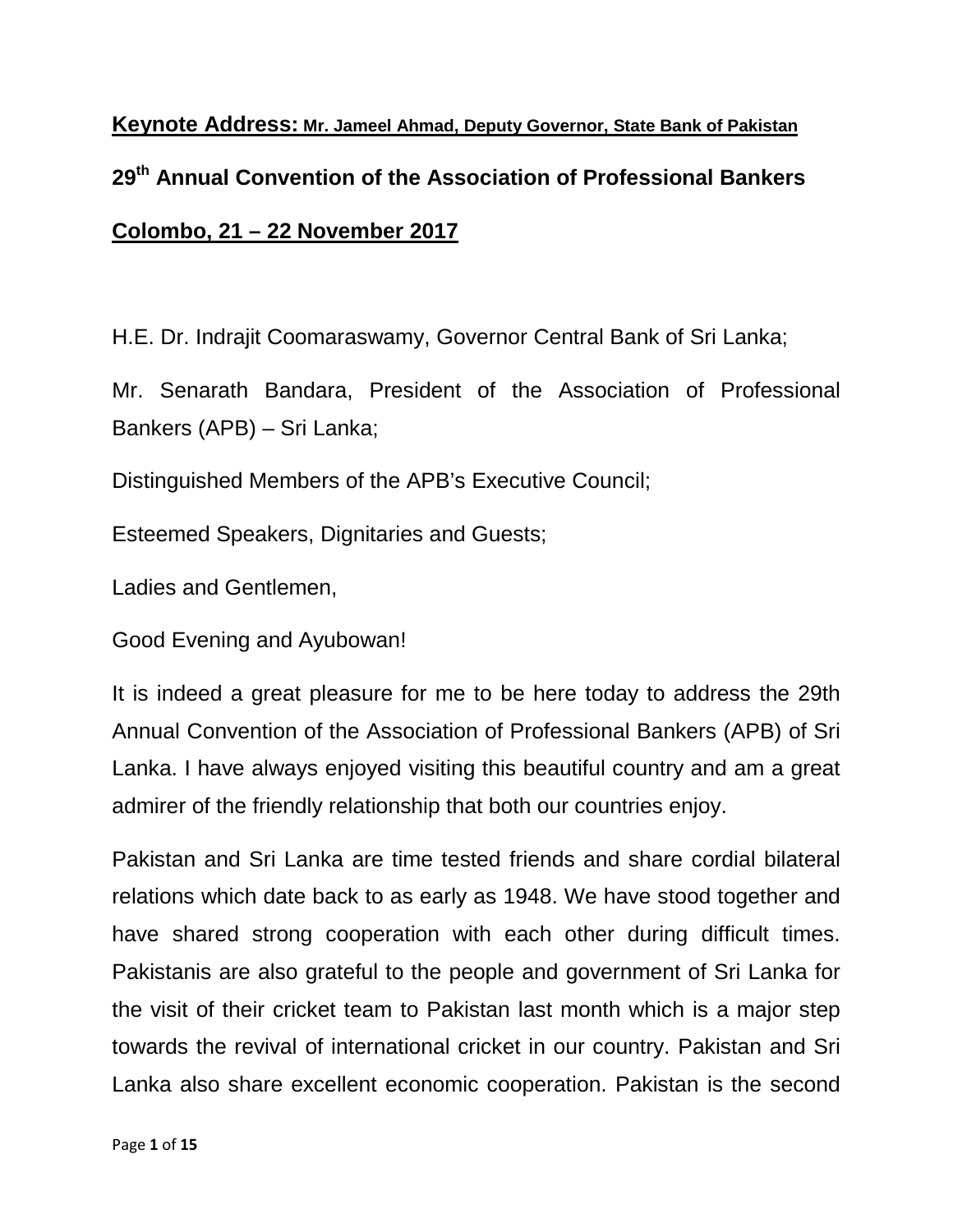largest trading partner of Sri Lanka in South Asia while Sri Lanka was the first country to sign a Free Trade Agreement with Pakistan, which became operational in 2005. I have no doubt in my mind that the bilateral trade between the two countries which is approximately USD 330 million today, has the potential to increase to more than USD 1 billion.

I would also like to commend the role of Central Bank of Sri Lanka in fostering financial stability in the country and achieving decent economic growth. Central Banks of both our countries also regularly collaborate on SAARCFINANCE which provides an excellent platform for exchanging ideas and lessons learned among central banks of SAARC member countries. I hope that the experiences especially in today's rapidly evolving banking and financial sector can further be shared as these are interesting times for Central Banks around the world.

Before sharing my thoughts on the main topic, I would like to felicitate the Association of Professional Bankers of Sri Lanka for regularly organizing annual conventions on topics that are in sync with today's changing realities and contribute to the debate on pertinent financial sector risks and challenges. The theme for this year's Convention i.e. "**Changing Dynamics: Bank of the Future**" is of particular interest to banking professionals and policy makers given the fundamental shifts taking place in the financial sector and the wider economy. I am confident that the discussions held during the event will result in generation of innovative ideas for banks and provide important insights on the challenges being faced by the banking sector today and in days ahead.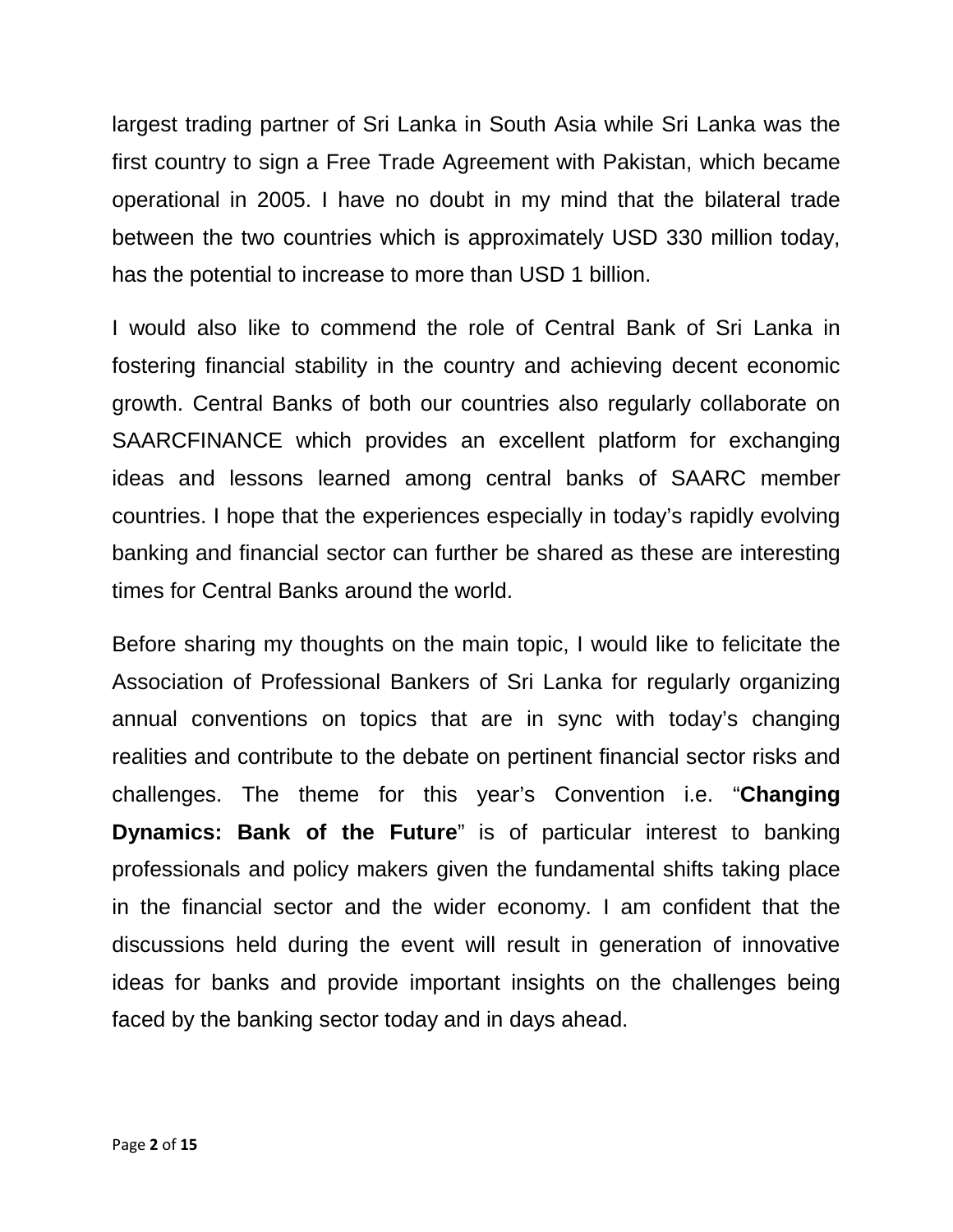**Ladies and Gentlemen**; in my speech, I would therefore reflect on the prevailing course of banking and the emerging challenges that are reshaping the banks' business models along with developments in the supervisory approach of regulators. But more importantly, I would like to talk about the challenges that banks and their regulators face due to technological advancements. I will also briefly discuss the measures taken by State Bank of Pakistan (SBP) to keep up with the changing dynamics and in the end will make a few suggestions that can help prepare the banking industry to adjust to the new paradigms.

I will discuss the future of banks and banking by focusing on two themes: The first one relates to the Global Financial Crisis of 2007-8 which was perhaps the most significant event in recent financial history that presented challenges relating to financial stability to regulatory authorities around the globe. The second theme that I would like to discuss today is the impact of technology on banks and their customers. As you all will appreciate, the bank customer of today, equipped with sophisticated gadgets and devices is demanding state of the art financial services from the comfort of their homes. Neither do they want to visit a branch, nor do they want to fill up long forms in order to open an account. Is this a threat for the banks or an opportunity to transform? I believe the latter is true which I will explain afterwards in my speech.

But let me begin by talking about the Global Financial Crisis and its impact. The decade preceding this crisis saw remarkable expansion in international banking. As a result, heightened cross border lending coupled with sizeable presence of international banks across the globe, and particularly in developing countries, manifested an increasingly integrated world of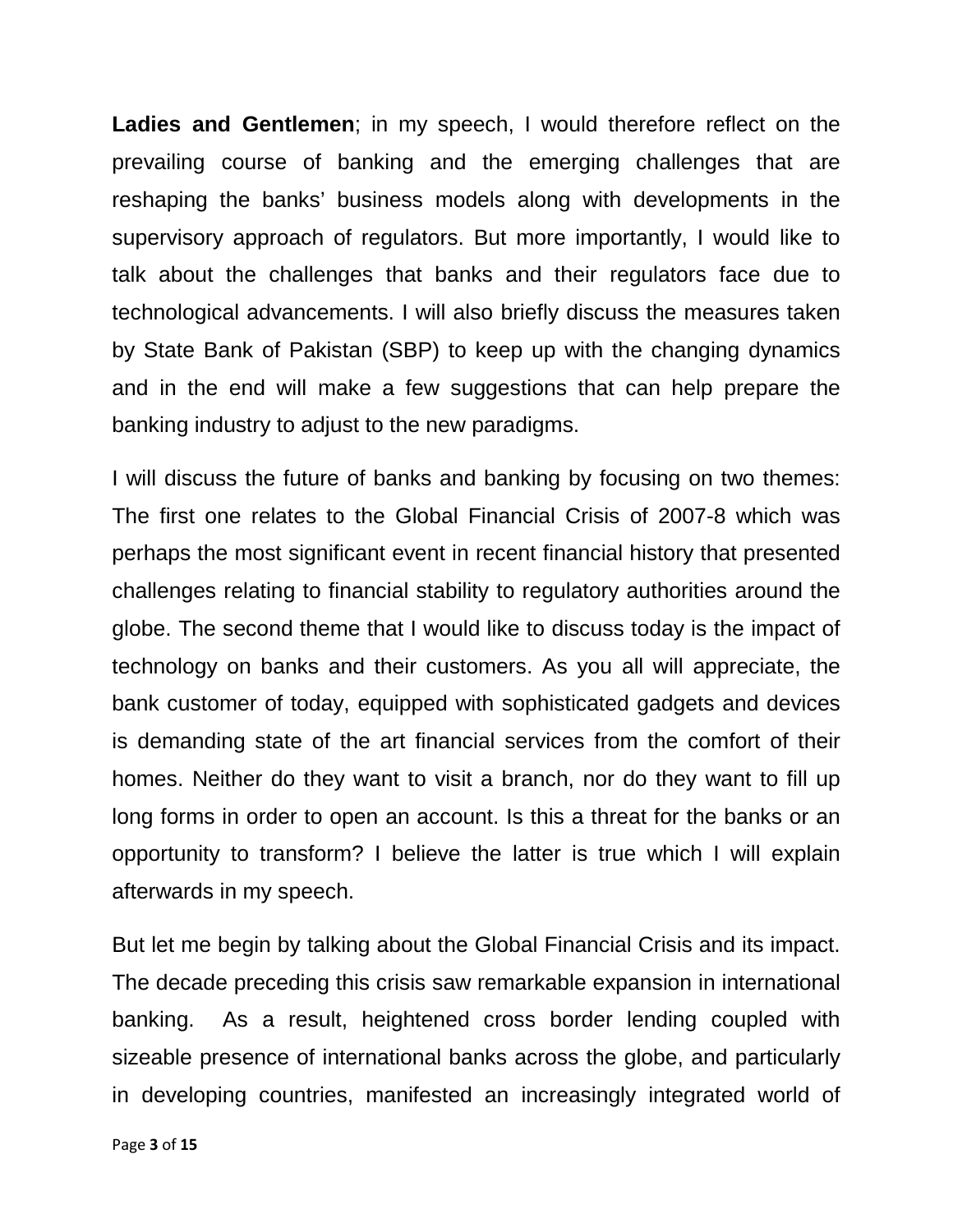banking and finance. The financial crisis actually forced regulatory attention towards ensuring financial stability by beefing up capital and liquidity buffers, more stringent regulations, and introduction of macro prudential policy toolkit. There is no doubt, that the coordinated efforts made by the multilateral bodies and regulators have facilitated to better internalize systemic risk and strengthen the overall international financial system.

Ladies and Gentlemen; while the post crisis regulatory response has resulted in a more robust financial system, it has also increased the complexity of regulatory framework. To give you an idea of the complexity of regulations, I will briefly describe some significant financial regulatory reforms which have been designated as priority areas for implementation:

- Number one: creation of a quick and effective resolution regime with no tolerance for using tax payers' money to bailout failing banks;
- Two: application of stringent AML/CFT regulations to prevent the use of banking channels for illicit transactions.
- Three, Implementation and adoption of policy framework on Global Systemically Important Financial Institutions and Domestic Systemically Important Banks as the prevailing regulatory regime and policies may not be sufficient to address the "negative externalities" that large financial firms create.
- And finally, full and timely implementation of Basel III to ensure a sound and properly functioning banking system that is able to support economic recovery and growth on a sustainable basis.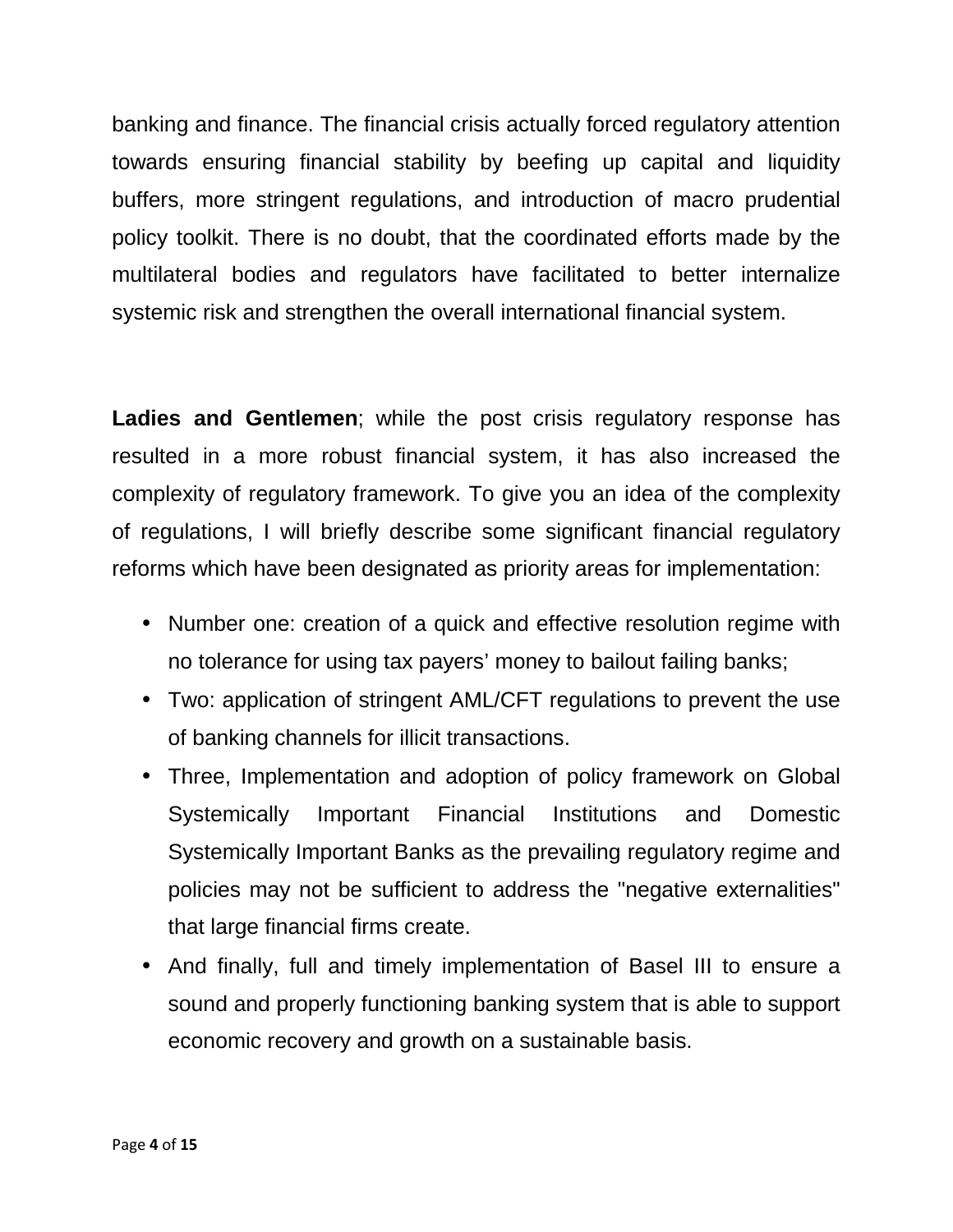Therefore, an important challenge and one of the top priorities of banking sector, is to adapt to the complex regulatory landscape while maintaining profitability. And let me tell you, this is a big challenge as not only the number of regulatory changes that banks need to comply with has more than tripled since the last decade but the scope and complexity of these regulations have expanded from multiple perspectives.

I will now briefly discuss some of the consequences of the financial crisis and measures I just described.

- First, while the focus of these measures was to repair banks' balance sheets and improve financial stability, they also led to contraction of the cross border lending activities.
- Second, you may all agree that since the Financial Crisis, a partial reversal in international banking continues as multinational banks from the developed world have scaled back their offshore operations.
- Third, we have seen that the post crisis profitability of banks has declined as a result of deleveraging in international banks, a sharp slowdown in revenues due to lower demand for credit, high cost of compliance, and various other policy measures adopted by central banks like the sustained lowering of interest rates.

**Ladies and Gentlemen;** before we discuss how banks can address these challenges let me switch to a second theme which is about the technological and digital revolution that may be threatening the very existence of banks today. Traditionally, the banking industry has been an early adopter of technology; they have embraced technology to automate and consolidate their core banking operations and offer services like the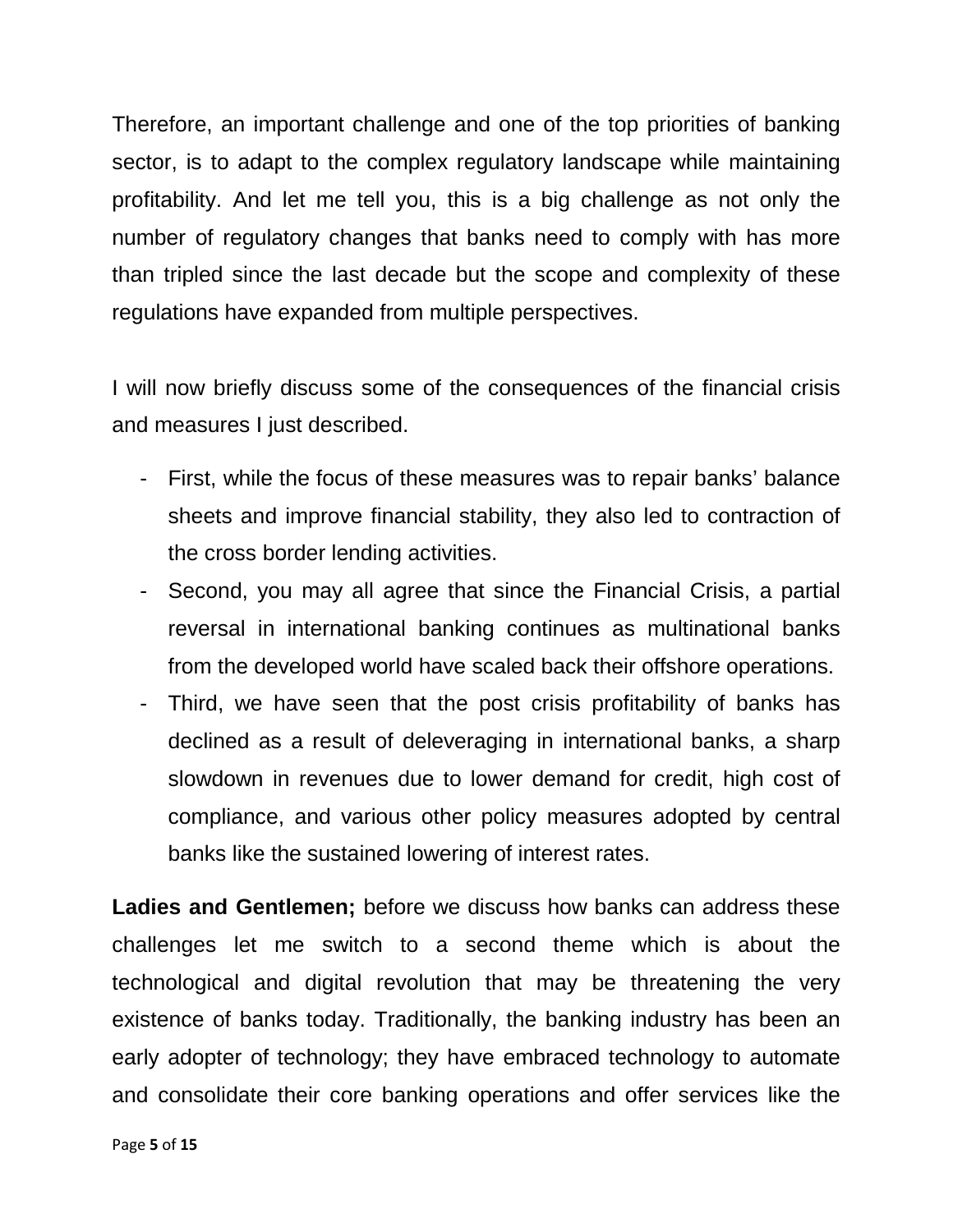credit cards. 1970's saw the emergence of SWIFT, enabling rapid and secure cross-border financial messaging thus speeding up trade and remittance transfers across countries. During the decade of 1980's and 90's services like the ATMs and Point of Sale terminals started becoming ubiquitous and central banks implemented large value payment systems like the Real Time Gross Settlement Systems. But, I think that the banks of our time have mostly been unable to keep up with the rapid technological evolution of the post dotcom bubble with regard to innovative product offerings and enhanced customer experience.

Let me briefly describe some of the technological trends that our banks are facing today:

First is the rise of internet, Social Media and mobile devices. On one hand social media allows banks to reach their customers directly in ways that were not imagined before to offer them a variety of services like faster payments and instant credits while on the other, negative perceptions about banks and their services can also spread like wildfire. I therefore will not be surprised if Social Media becomes one of the most important sources of systemic risk going forward. But banks can also use these technologies to strengthen their core functions like collateral monitoring and investment and lending decisions to manage their risks better. At the same time, banks can collect and analyze data about the spending behaviours and other related transactions of their customers to proactively respond to their growing needs.

Second, there have been tremendous enhancements in tele-density and mobile broadband coverage while simultaneously the cost of not only these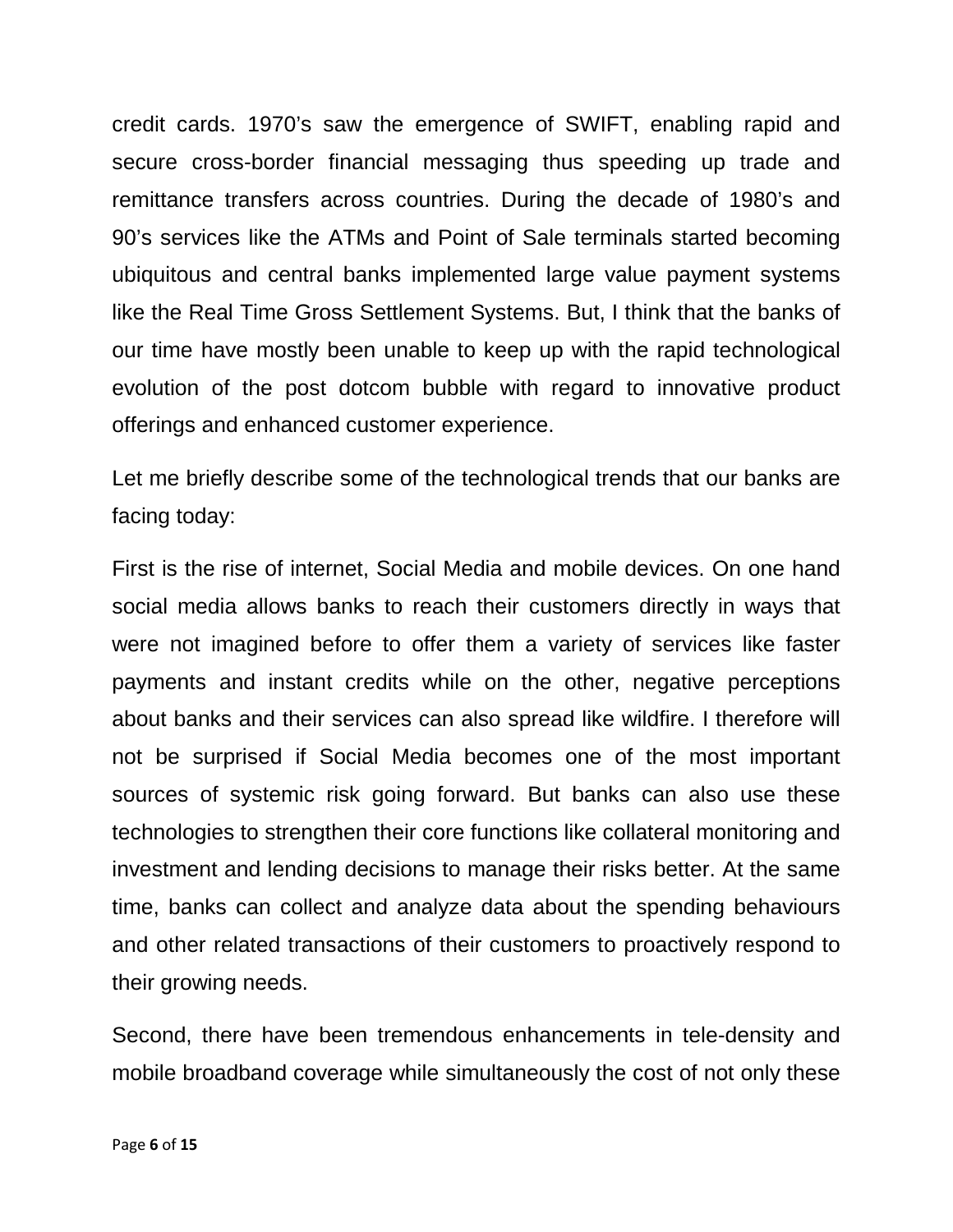services but of end user mobile devices has also rapidly decreased. Customers can therefore afford smart cell phones, watches and other alltime connected gadgets and by using those can access their bank accounts, avail financial services and advice, and make payments anytime from anywhere. Most importantly, they can decide to switch their service providers as easily as their mobile phone SIMs.

Third, Fintech companies who are small start-ups are using technology to challenge banks in providing innovative financial services like digital nano credit, crowd funding, peer to peer lending, online payments and financial advisory services with enhanced customer experience and in a more cost effective manner. On the other hand, large tech companies like Apple and Facebook are using their network power to make inroads in the domain of financial services thus threatening the very existence of banks themselves. Regulatory technology companies known as Regtech are offering low cost solutions to regulatory authorities for compliance purposes. In all likelihood, we would like to see the formation of partnerships of banks and these nonbank entities for lowered costs and superior customer experience in the financial industry.

Fourth is the rise of what is called cloud computing or cloud hosting. These cloud based arrangements can offer extremely cost effective fully managed solutions including hardware and software as a service. Businesses now don't have to worry about high cost of managing their IT or managing the associated risks rather they can simply outsource them to these cloud based digital platforms. These platforms are now offering the concept of "Banking as a Service" or "Digital Banking" which usually runs on infrastructure provided by a licensed entity and offers services using an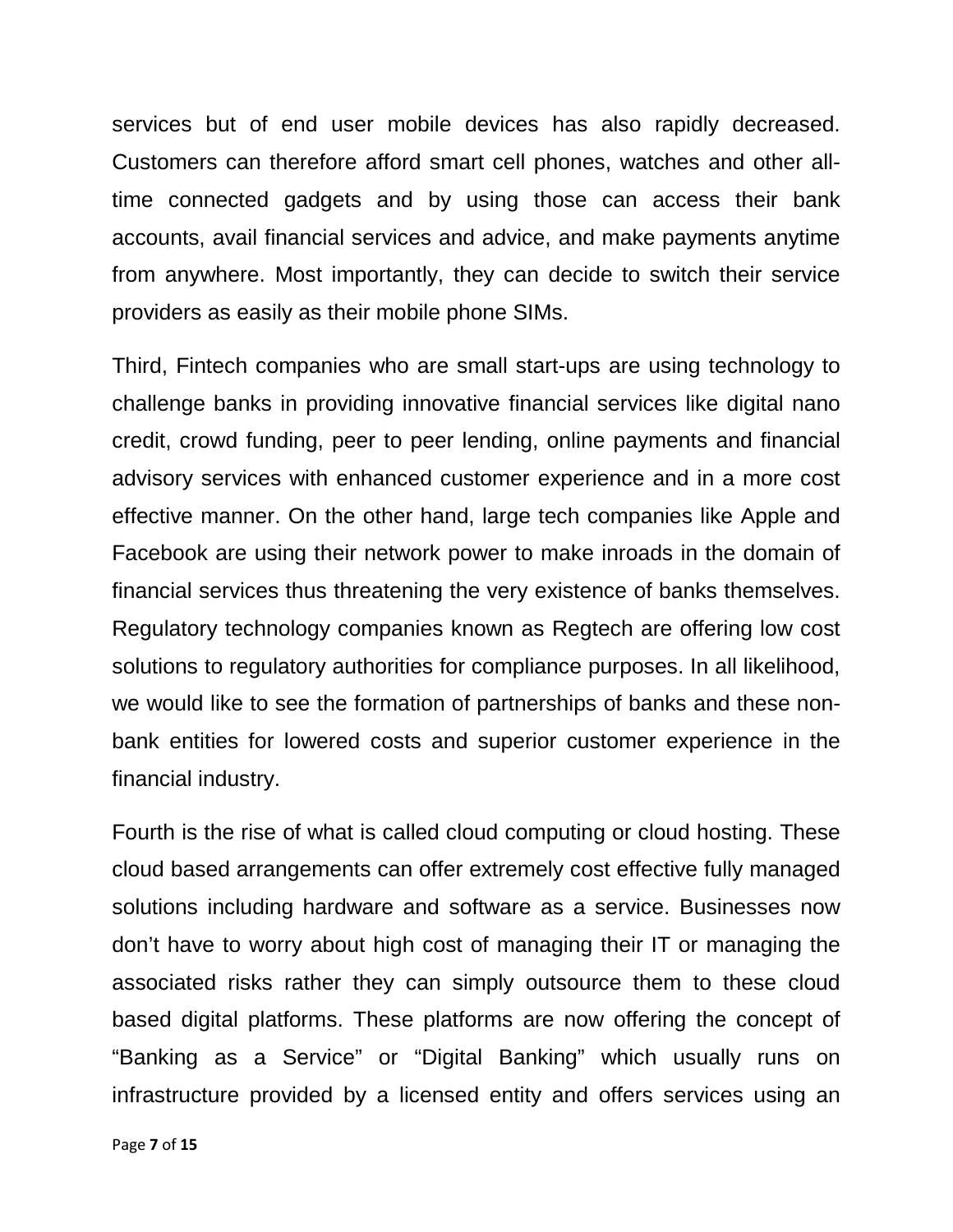ecosystem of Fintech start-ups. These platforms have the potential to drive down cost of providing banking services, especially for smaller banks, and open new opportunities of product innovation and service delivery.

Fifth, advancements in artificial intelligence, machine learning and big data analytics are set to transform the financial industry in many ways especially in areas of intelligent customer relationship management systems, fraud detection and prevention, e-commerce and detection of AML/CFT issues.

Sixth, many of the financial services customers around the world do not want to go to a brick and mortar branch to open a bank account or even conduct financial transactions; they would like to be identified, authorized and served digitally. So regulators and government authorities are now focusing on instituting Digital on-boarding programs using National Identity Databases.

Finally, I would like to talk about the emergence of Block Chain technology that enables customers and financial institutions to be directly connected to each other without the need of trusted third parties to perform intermediation functions like settlement and reconciliation. This would mean that, for example, a security trade may settle bilaterally in almost real time without the need of a depository function; or smart contracts would eliminate the need of escrow arrangements in cross border transactions. While virtual crypto currencies like Bitcoin that run on Block Chain technology are being frequently mentioned for their, mostly, upward price fluctuations it is unlikely that they will gain systemic importance as a means of payment. However, Central Banks can experiment with the Block Chain technology and consider issuing digital currency of their own. Block Chain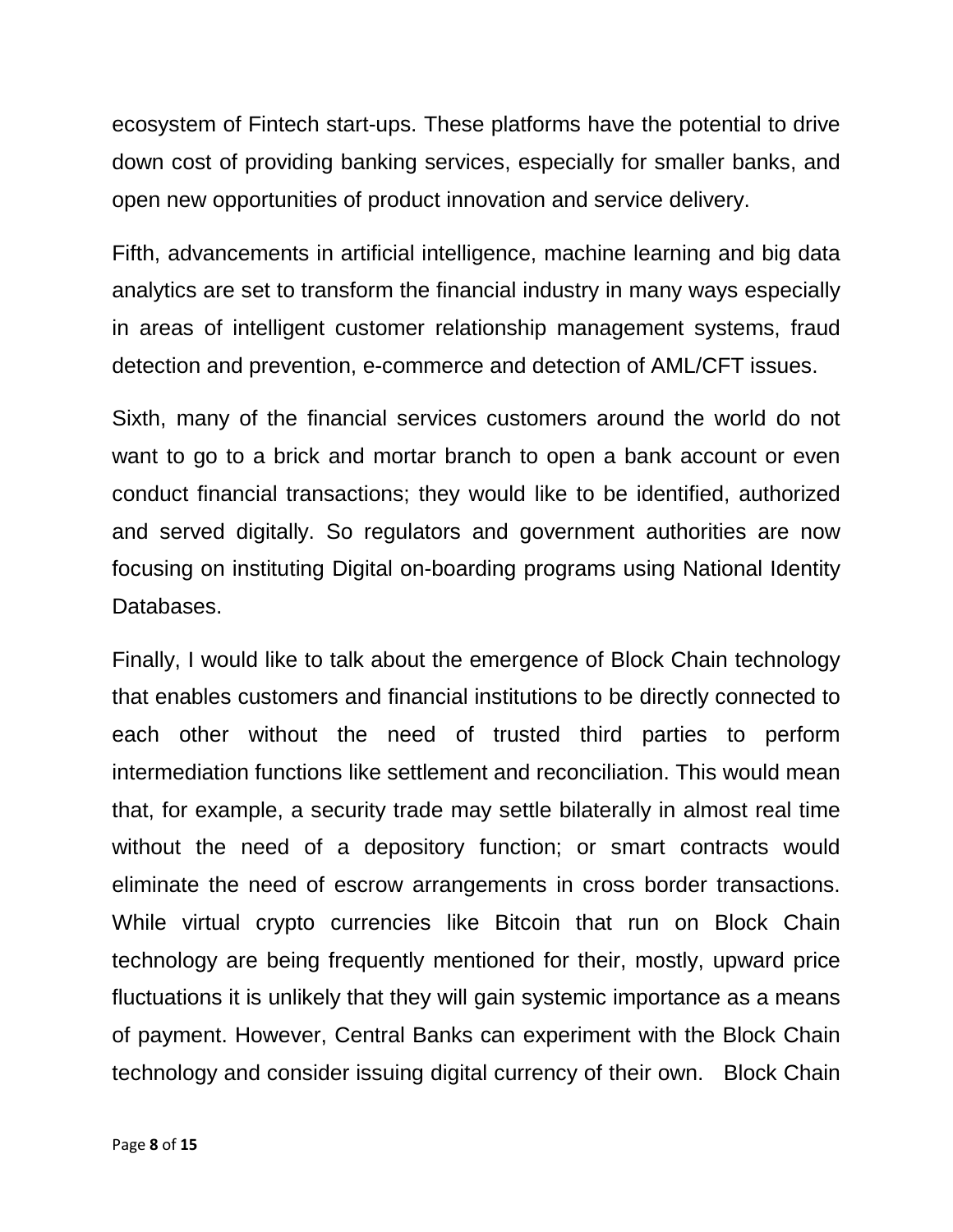also has the potential to change the landscape of cross border remittances, trade finance, payments and settlements and identity management, etc. I am therefore not surprised to see the interest of many large international banks that are experimenting with Block Chain technology these days and would like to see banks of our region do the same.

While combination of all these aspects will likely drive down costs for the banks and help them improve their service delivery and product innovation capabilities and offer enhanced experience to the customer, we must be aware that technology has its unintended consequences. These unintended consequences will primarily be related to consumer protection, data privacy and money laundering which are easier to camouflage using sophisticated technology.

I must also mention that banks are facing aggravated challenges relating to cyber security. During the last decade or so, hackers and cyber terrorist have gained much superior capabilities of espionage and afflicting damage and are now targeting the financial industry. The theft of electronic identity through hacking could wipe off bank accounts of customers causing not only financial but reputational losses especially to larger banks and their regulators. The proactive detection and response to these cyber threats requires not only specialized security infrastructure within the organization but also enhanced mutual cooperation and information sharing among the banks.

**Ladies and Gentlemen;** Since I have discussed various challenges that the banking industry is facing and certain worrying developments that are threatening its performance, let me briefly share with you what we at the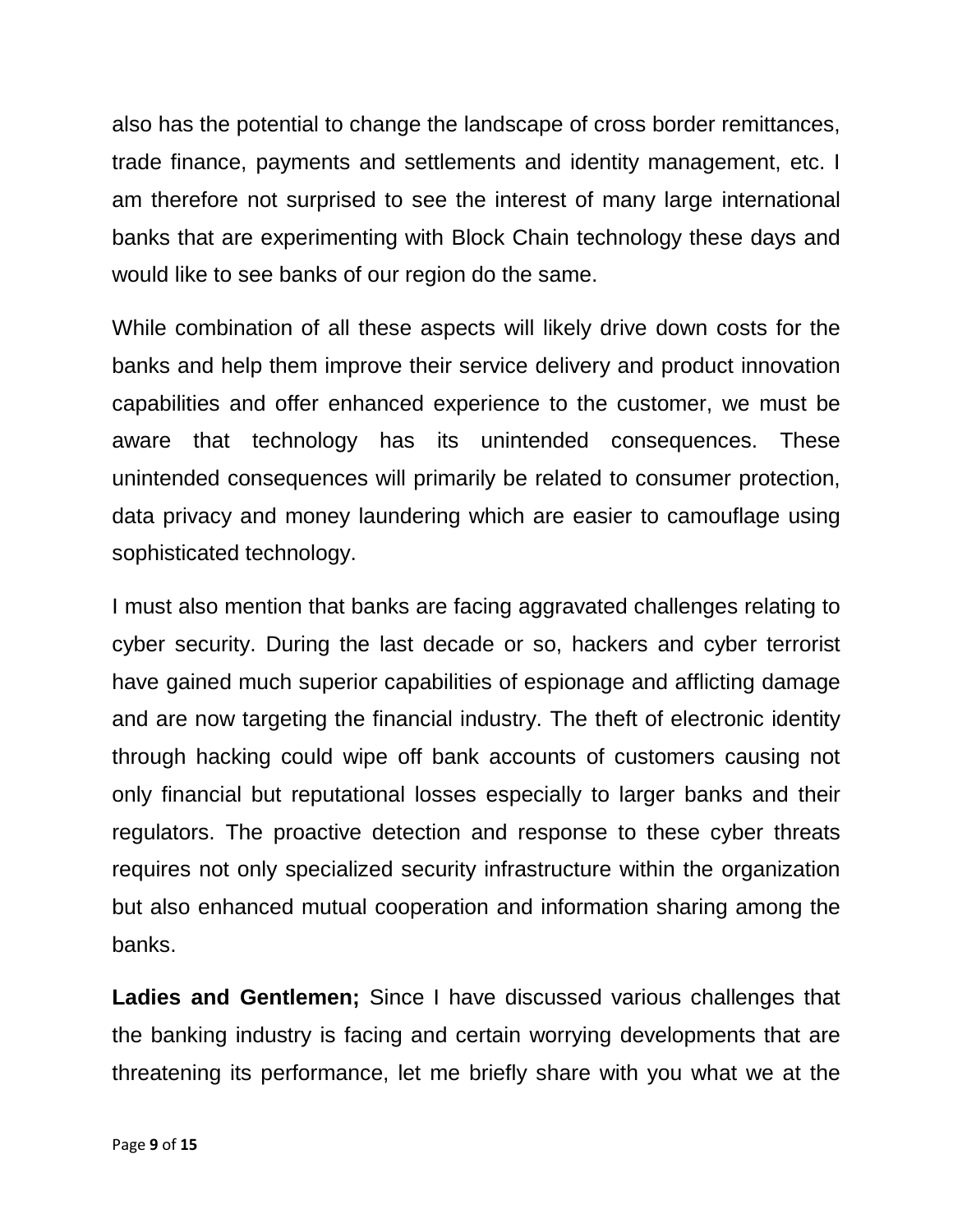State Bank of Pakistan (SBP) have done so far and plan to do in the future to transform our banking sector.

In Pakistan, the banking sector constitutes around 74 percent of the country's financial sector with an asset base equivalent to almost 55 percent of the country's GDP. As such, the stability and buoyancy of the banking system is of critical importance. Over the years, continuous improvements in prudential regulations in line with international best practices and capital strengthening measures have significantly improved the resilience of the banking system of Pakistan. The Capital Adequacy of the banking system at 15.6 percent is well above the local and international benchmarks.

Like elsewhere in the world, SBP has set strengthening the financial stability regime as one of its key priorities under its Vision 2020. SBP is also working on adopting Risk Based Supervision (RBS) in order to advance its current supervisory regime and improve its supervisory efficiency. We are also looking towards a sustainable financially inclusive system which can spur socio-economic development in the country. Recognizing the gaps leading to financial exclusion, we have already developed National Financial Inclusion Strategy (NFIS) 2020 which lays down sound foundations for promoting financial inclusion and identifies the gaps leading to persistent financial exclusion. Our strategic approach to tackle financial exclusion is focused at creating a proportionate policy and regulatory framework that addresses sector-specific risks and strategies regarding infrastructure development and policy interventions - both on the supply and demand side for development finance sector like Microfinance, SMEs, Consumer Finance, Agriculture, Islamic Banking.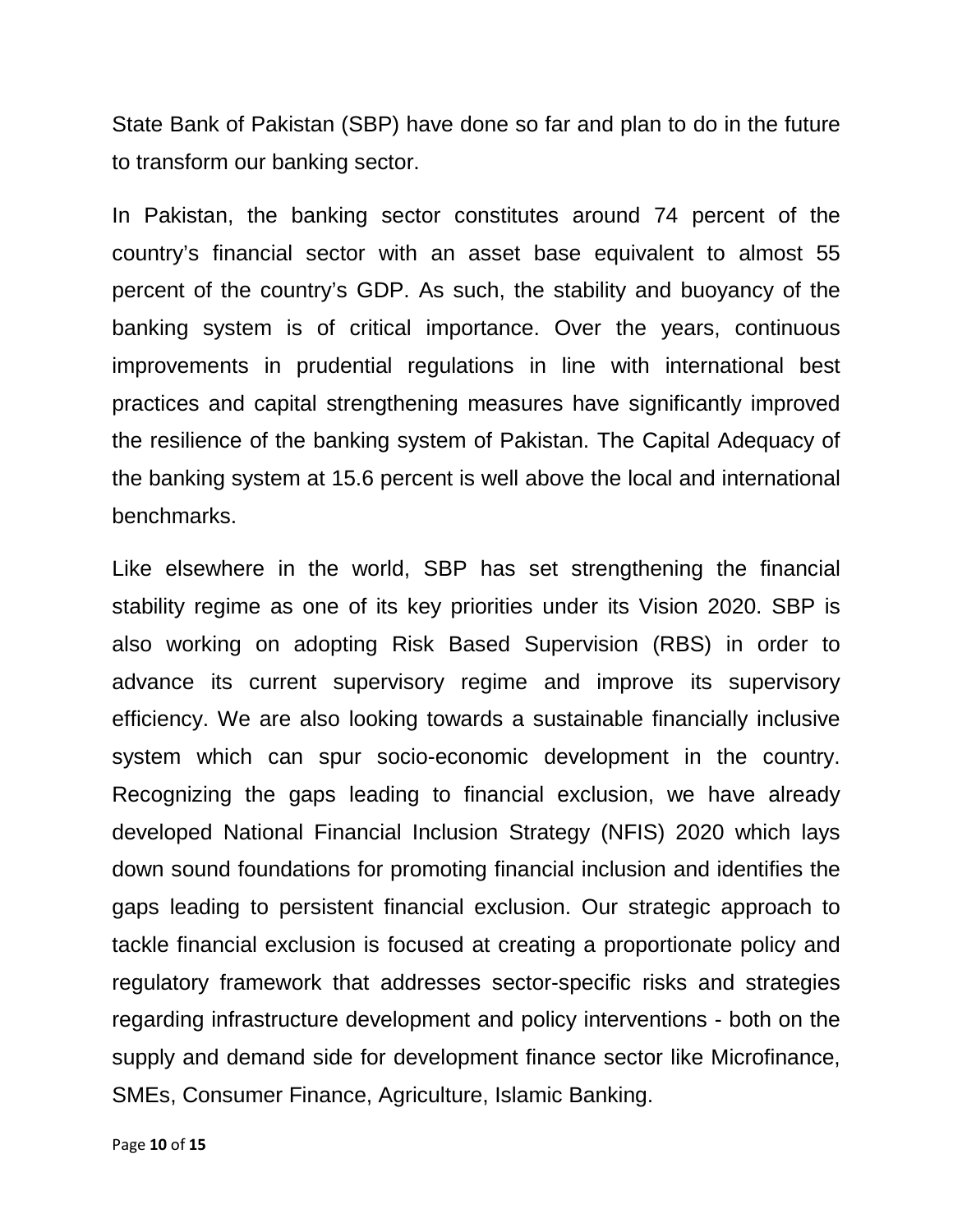I am also happy to share with you that Pakistan has one of the most sophisticated National Identity Systems which is run by a government entity called National Database & Registration Authority or NADRA. NADRA has gained international recognition for its success in providing biometricenabled identity solutions to all the citizens of Pakistan. The government of Pakistan undertook a massive initiative to biometrically verify all SIMs issued in Pakistan and around 130 million SIMs were re-verified using NADRA's database. State Bank of Pakistan also capitalized this opportunity by requiring banks to use the NADRA database for digital onboarding of customers, especially the unbanked population, and mitigating the risks relating to Money Laundering and Terrorist Financing. This is a great example of how technology can be used for not only customer facilitation but for compliance purposes also.

Due to rapid technological progress, the global financial and payment landscape is transforming very rapidly. SBP has long recognized the importance of technology and has been facilitating banks and financial industry to reap the benefits of digitization. To keep pace with technological transformation and mitigate the associated risks, SBP has issued various guidelines encompassing frameworks for Enterprise Technology Governance and Risk Management, Payment Systems' Designation, Security of Internet Banking, prevention against cyber-attack, Risk Management in Outsourcing Arrangements by Financial Institutions, etc.

I am pleased to share that last year SBP facilitated the issuance of our domestic payment scheme called the PayPak. The encouraging aspect of PayPak is that it has been issued by a private entity that is owned by 11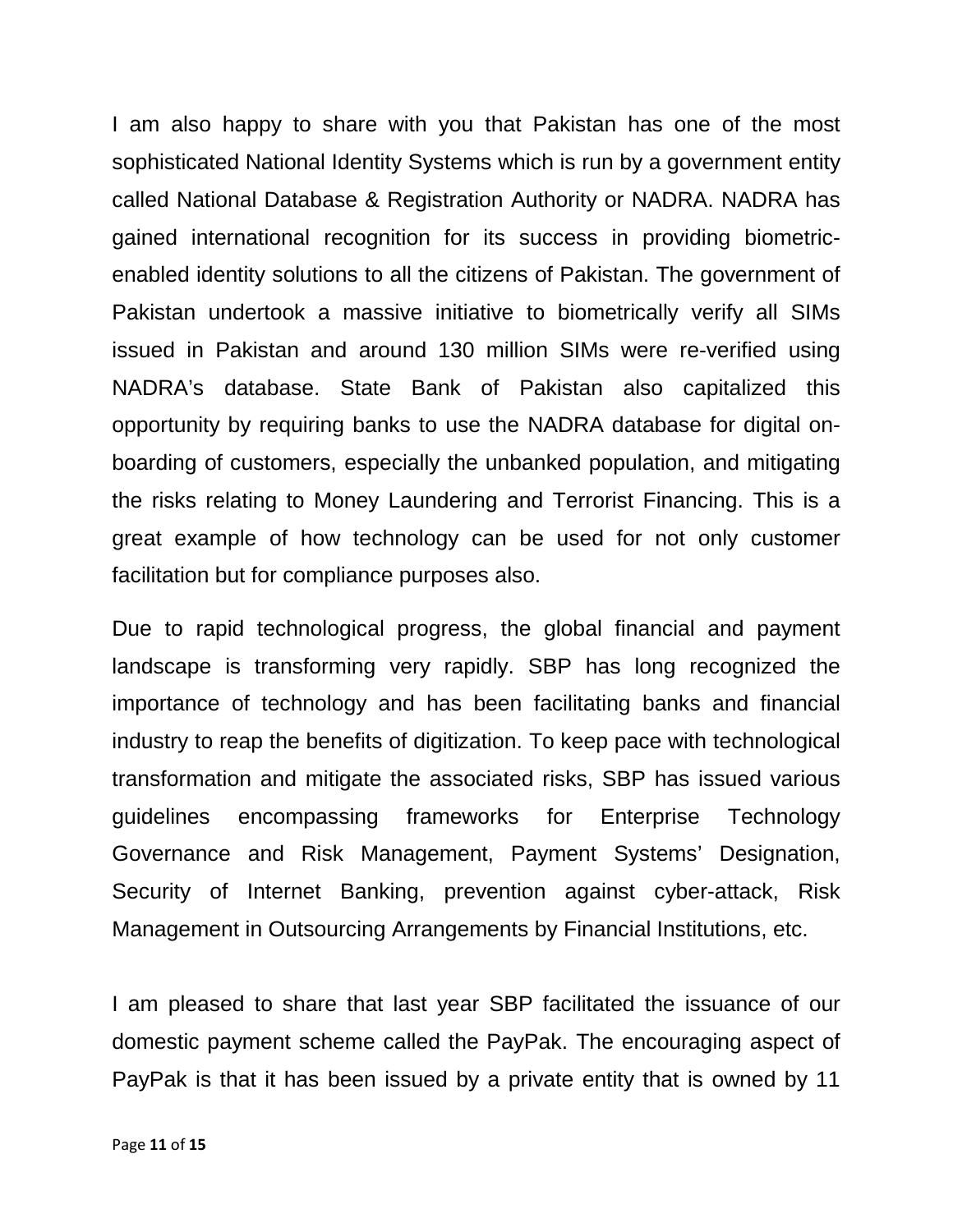private banks thus ensuring full blessing and participation of the private sector in this payment scheme. Moreover, SBP is developing a National Payment System Strategy to modernize the clearing and settlement infrastructure for reducing cost, improving efficiency, enhancing security, and strengthening its regulatory and supervisory oversight.

SBP is also playing a very important role of facilitator and catalyst and our doors are open to innovation and innovative ideas. SBP is also facilitating the entrance of non-banks particularly in payments arena and has issued Rules for Payment System Operators and Service Providers. We have seen encouraging response to these regulations and now a variety of nonbank, digitally enabled businesses have entered or are preparing to enter the Pakistani market with innovative and customer centric products. SBP also engages with the Fintechs in the country on regular basis to understand their business models and facilitate them if required.

**Ladies and Gentlemen;** keeping in view the discussed challenges and opportunities, banks need to devise certain strategies that can help them grow and stay on course. I must say that banks are essentially required to acknowledge that times have changed and in order to stay competitive they must embrace technology and forge new partnerships to re-invent their business models. I will go to the extent of saying that the upcoming age may become the age of less or even non-intermediation where role of intermediary institutions like banks and their regulators could become limited if they don't embrace these changes pragmatically.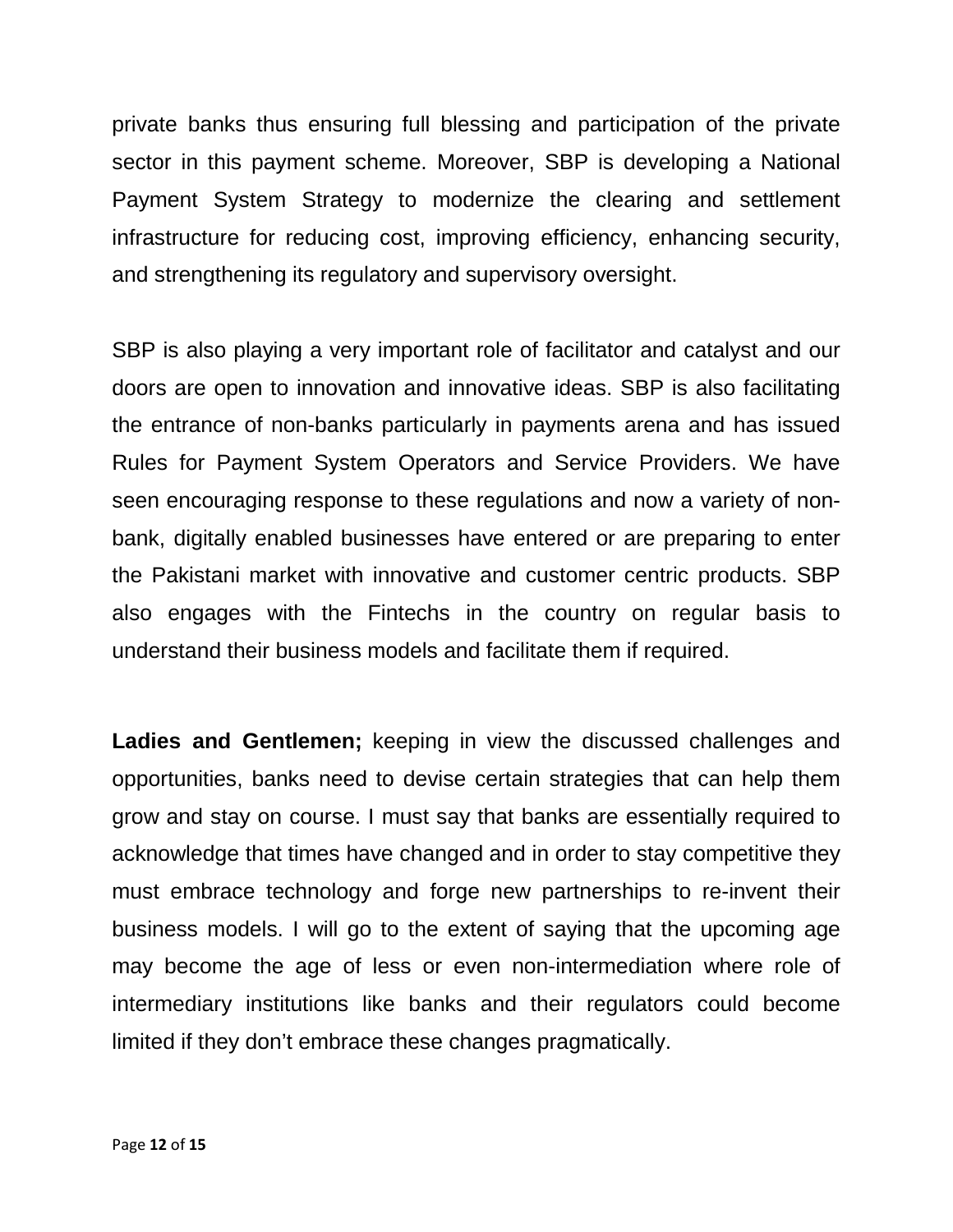Now I will present few suggestions which can help to proactively address the challenges of the future:

- First, with regards to the global financial regulatory reforms, we need to be proactive and consider adopting them at an early stage. However, any implementation needs to be proportional to the complexity of the financial institutions and the system. While implementing the standards and regulations relating to AML and CFT we must be pragmatic in our approach so that growth of banking industry or their customers is not hampered.
- Second, authorities are now increasingly focusing on improving the situation of financial inclusion in their respective jurisdictions. Banks and other players of the financial industry need to come forward and help in this regard. Without compromising on the basic regulatory requirements, technology-enabled, risk based approach for assessing client risk and customer on-boarding may be adopted.
- Third, Central Banks and other regulatory authorities must work towards creating a strong, robust and ubiquitous payments system with focus on developing an enabling legal and regulatory environment that is commensurate with the new technological environment. Some of the areas to be covered may include, but should not remain limited to cloud computing, data privacy and protection, cybercrime and formalizing the role of non-banks including critical service providers in the area of technology services.
- Fourth, it is important that we place special focus on formalizing the role of non-banks which include fintechs, Payment Service Providers and especially Critical Service Providers like technology and telecom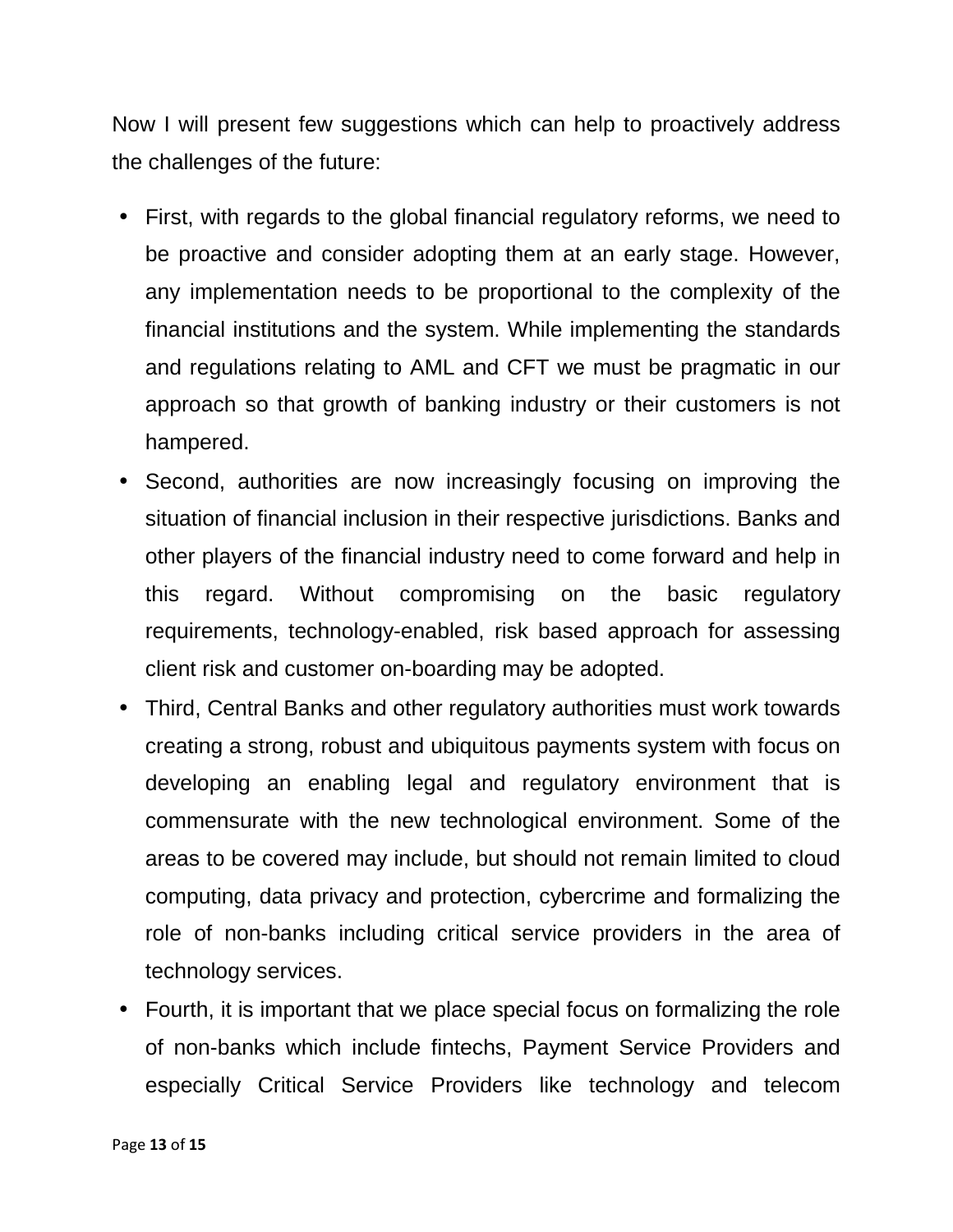providers because the dependence of financial entities on these players is becoming critical and their failure may threaten the overall financial stability. Regulators must especially be wary of issues relating to consumer protection, data privacy and money laundering arising due to new and complex partnerships and data sharing arrangements between banks, fintechs and IT service providers.

- Fifth, banks and the financial industry are facing threats from cyber terrorists which now have far superior capabilities, and probably a good knowledge of the internal vulnerabilities. In order to mitigate this risk, banks will have to pool-up their resources and share their experiences with each other on regular basis and devise strategies and programs to counter the threats they face as an industry.
- Sixth, if the industry concludes that block chain enabled services and their providers will gain more prominence going forward then it is important to take proactive measures to contain their influence. For example, smart contracts and their legal enforceability in a court of law, role of crypto currencies, cross border trade and payments and customer identity management are some of the areas that I think will be important to be looked into.
- Last but not the least, continuous capacity building of bankers and their regulators is the key for growing and thriving in a digital future. Empowering finance professionals with requisite skills will be necessary in wake of increasing complexity of global standards and transformation taking place in financial industry. Financial industry has to adopt collaborative approach for enhancing professional capacity of their human capital through local and international solutions to keep pace with the changing financial land scape. Central Banks must acquire and